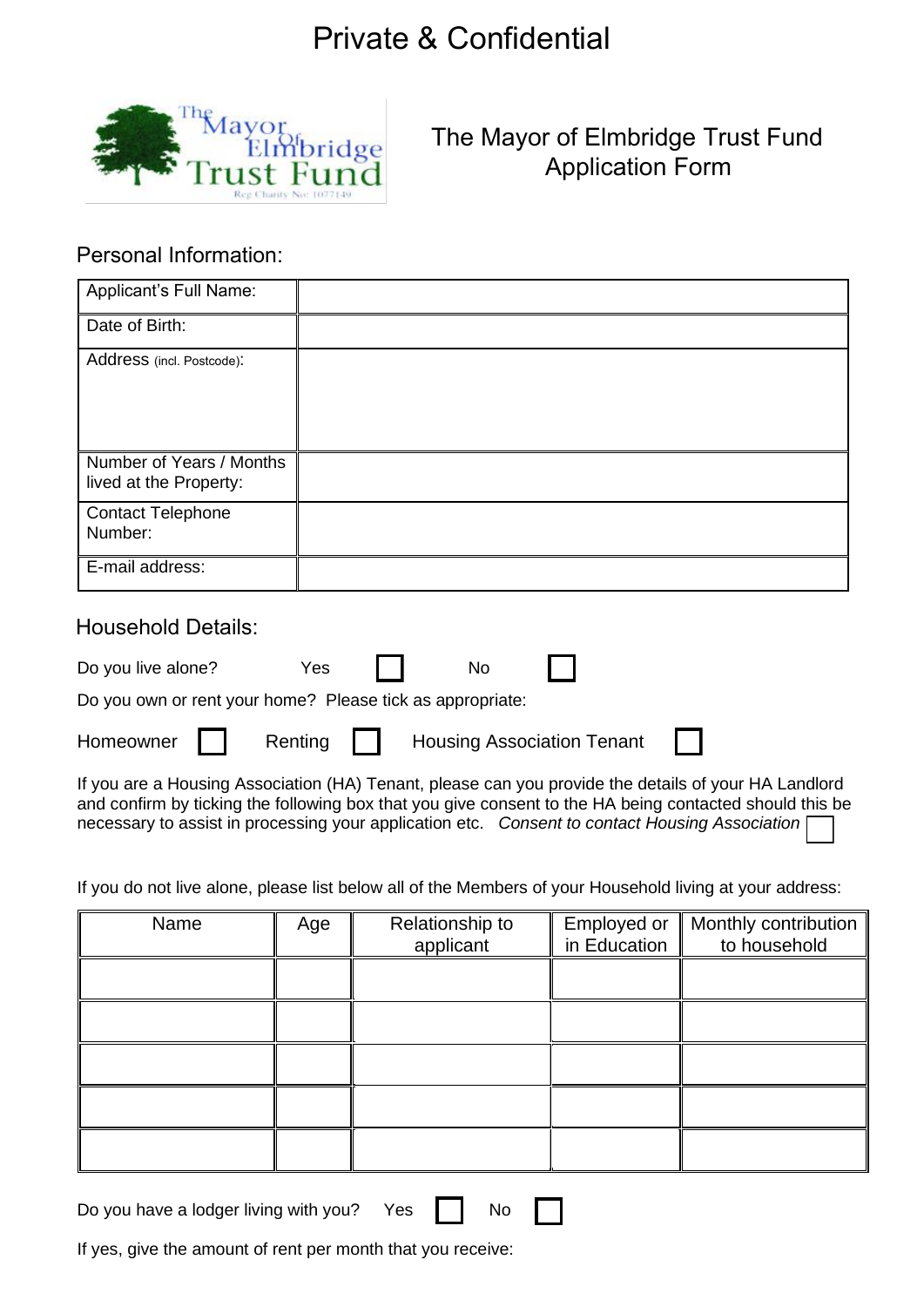### Purpose of Grant:

Please note the following information lists the items that the Mayor of Elmbridge Trust Fund may or may not provide a grant for.

| May provide funding:                                                                                                                                                                                                                                           | Does not usually providing funding:                                                                                                                                                                                                                                                                                                                                                                                                                                                       |
|----------------------------------------------------------------------------------------------------------------------------------------------------------------------------------------------------------------------------------------------------------------|-------------------------------------------------------------------------------------------------------------------------------------------------------------------------------------------------------------------------------------------------------------------------------------------------------------------------------------------------------------------------------------------------------------------------------------------------------------------------------------------|
| Necessary furniture and household items/services<br>e.g. beds, carpeting, washing machines, fridges etc<br>Necessary educational expenses e.g. school uniforms<br>A contribution towards necessary disability equipment<br>etc, where it is not met by the NHS | Paying off debts/loans/utility bills<br>Grants to groups or organisations<br>Furniture/household items that are not necessities<br>School/youth organisation trips that are not a 'need'<br>$\mathbf{x}$<br>Applications where the applicant received a grant in the last 12<br>months<br>A repeat application whereby the original item granted would<br>reasonably be expected to have remained functional<br>Retrospective applications (ie. where an item has already been purchased) |

Please provide as much information as possible detailing what you are applying for and why. For items such as carpets/flooring, please include a quote from a supplier. For furniture and household items/services, please include details of the item(s) and a photocopy from a supplier's catalogue (i.e Argos) showing the item number and full price. Whilst applications can be considered from different companies, the Trust Fund has agreements in place with **Argos** *(Brooklands Store in Weybridge)*, **Molesey Refrigeration**, **Surrey Reuse Network**, **Carpetright in Walton on Thames, Webster Floors, Hersham** and **Ashley Flooring, Walton on Thames** to supply the majority of goods.

|                                                                                                                                                                                                                                                                                        |       | <b>Carpeting / Flooring</b>      |                                                                                                            |  |
|----------------------------------------------------------------------------------------------------------------------------------------------------------------------------------------------------------------------------------------------------------------------------------------|-------|----------------------------------|------------------------------------------------------------------------------------------------------------|--|
| Supplier:<br>otal of Quote Received:                                                                                                                                                                                                                                                   |       |                                  | Copy of quote must be<br>included with this form                                                           |  |
| below and the room order in priority need:                                                                                                                                                                                                                                             |       |                                  | If you are applying for carpeting for more than one room, please provide a breakdown of the costs p r room |  |
| (1 <sup>st</sup> Priority)<br>Room:                                                                                                                                                                                                                                                    | Cost: | (4 <sup>th</sup> Priority) Room  | Cost:                                                                                                      |  |
| (2 <sup>nd</sup> Priority) Room:                                                                                                                                                                                                                                                       | Cost: | (5 <sup>th</sup> Priority) Room: | Cost:                                                                                                      |  |
| (3 <sup>rd</sup> Priority) Room:                                                                                                                                                                                                                                                       | Cost: | (6 <sup>th</sup> Priority)Room:  | Cost:                                                                                                      |  |
| Why the carpeting / flooring is required:                                                                                                                                                                                                                                              |       |                                  |                                                                                                            |  |
| Are you able to make a financial contribution towards the cost of<br>the carpeting / flooring. If so, please indicate how much                                                                                                                                                         |       |                                  |                                                                                                            |  |
| *Please note that the Trustees have set a limit of up to £500 for carpeting/flooring per application therefore if the value is greater than this<br>amount, it is less likely that the charity will be able to meet your request however, each application is considered on its merit. |       |                                  |                                                                                                            |  |
|                                                                                                                                                                                                                                                                                        |       |                                  |                                                                                                            |  |
| Household Item(s)                                                                                                                                                                                                                                                                      |       |                                  |                                                                                                            |  |
| $Item(s)$ :                                                                                                                                                                                                                                                                            |       | Cost:                            | Catalogue Reference No                                                                                     |  |

| $Item(s)$ :                             | Cost:          | Catalogue Reference No |
|-----------------------------------------|----------------|------------------------|
| (1 <sup>st</sup> Priority               |                |                        |
| (2 <sup>nd</sup> Priority)              |                |                        |
| (3rd Priority)                          |                |                        |
| (4 <sup>th</sup> Priority)              |                |                        |
| (5 <sup>th</sup> Priority)              |                |                        |
| Why the household item(s) are required: | Total $£ 0.00$ |                        |
|                                         |                |                        |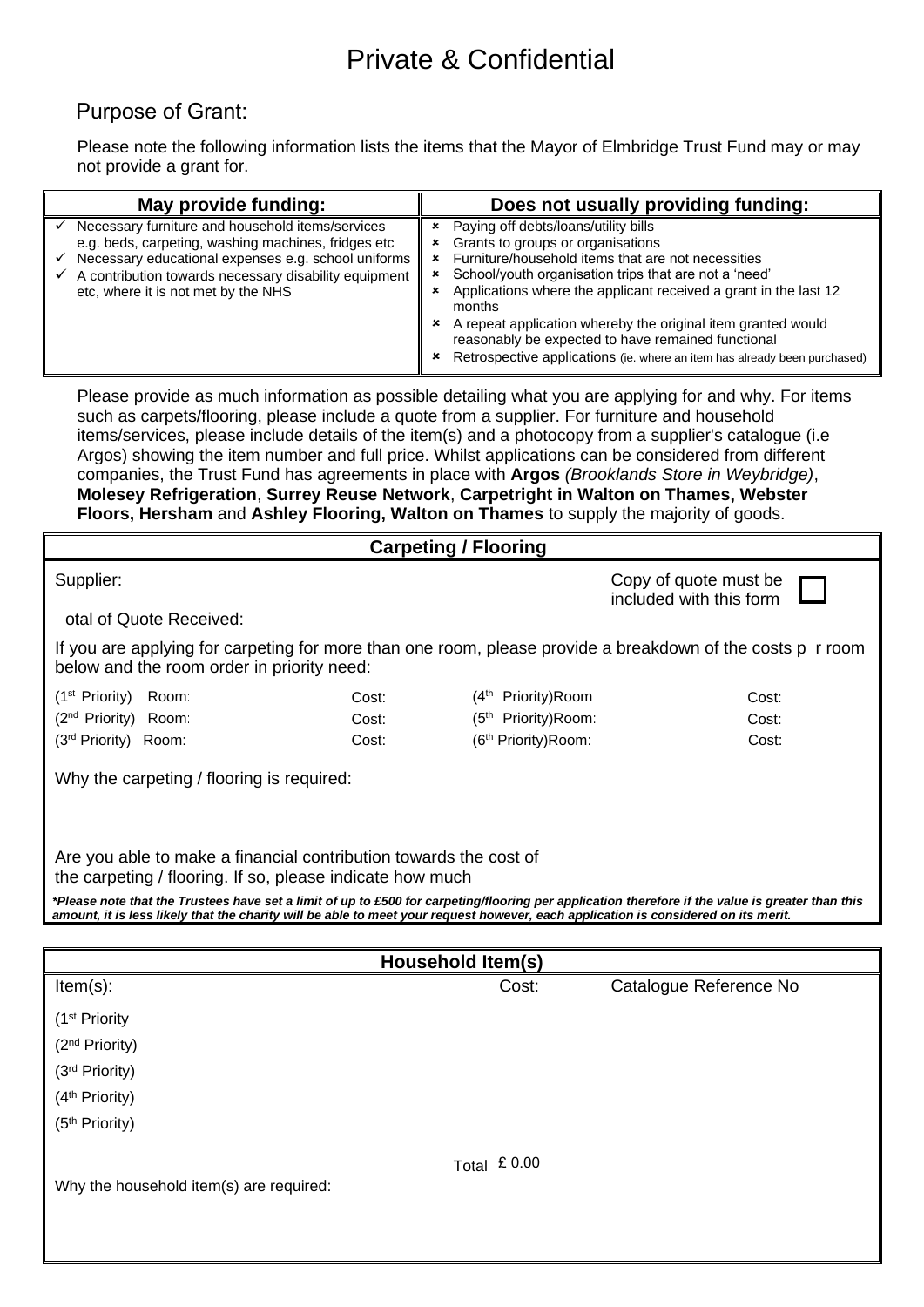#### **Other ltem(s)**

(Please note this section is for items other than carpeting or household

items) Total Cost

Reason why item is required:

**Priority Order:** 

If you are requesting assistance for more than one item from the three categories listed, please place these in priority need order as the Trustees will use this information when determining the application. Please note that the Mayor of Elmbridge Trust Fund is a charity, and financial assistance may be limited in order to assist as many applicants as possible.

> **1 st** Priority 2**nd** Priority 3rd Priority

Have you received or applied for financial assistance from the Mayor of Elmbridge Trust Fund (MOET) or any other Charity in the last 12 months?

Yes II No

If yes, please detail when it was, who you applied to, and what the outcome was:

| Date: | Item applied for | Who applied to?<br>(including MOET) | Did you receive a grant? |
|-------|------------------|-------------------------------------|--------------------------|
|       |                  |                                     |                          |
|       |                  |                                     |                          |
|       |                  |                                     |                          |

#### HOUSEHOLD INCOME & EXPENDITURE

(Please include Husband/Wife/Partner's Income if applicable

| <b>Monthly Income</b>                                    |       | <b>Monthly Outgoings</b>                                     |       |
|----------------------------------------------------------|-------|--------------------------------------------------------------|-------|
| Wages / Salary                                           |       | Food and household shopping                                  |       |
| <b>Universal Credit</b>                                  |       | Rent/Mortgage                                                |       |
| <b>Housing Benefit</b>                                   |       | Gas                                                          |       |
| <b>Pension Credit</b>                                    |       | Electricity                                                  |       |
| Income Support                                           |       | Water                                                        |       |
| <b>Job Seeker Allowance</b>                              |       | <b>Council Tax</b>                                           |       |
| <b>Child Benefit</b>                                     |       | <b>TV Licence</b>                                            |       |
| Working Tax / Child Tax Credits                          |       | Phone / Mobile Phone                                         |       |
| <b>Disability Living Allowance</b>                       |       | Broadband and TV packages                                    |       |
| Carer's / Attendance Allowance                           |       | <b>Payments to Carers</b>                                    |       |
| Incapacity Benefit/ ESA                                  |       | Car (including insurance and running costs)                  |       |
| Other Household Member Income                            |       | Travel (if not included in car costs)                        |       |
| Other (e.g. maintenance payments, income<br>from lodger) |       | Insurance costs<br>(if applicable i.e. home, contents, life) |       |
|                                                          |       | Other (please list)                                          |       |
| <b>Total Monthly Income</b>                              | £0.00 | <b>Total Monthly Outgoings</b>                               | £0.00 |